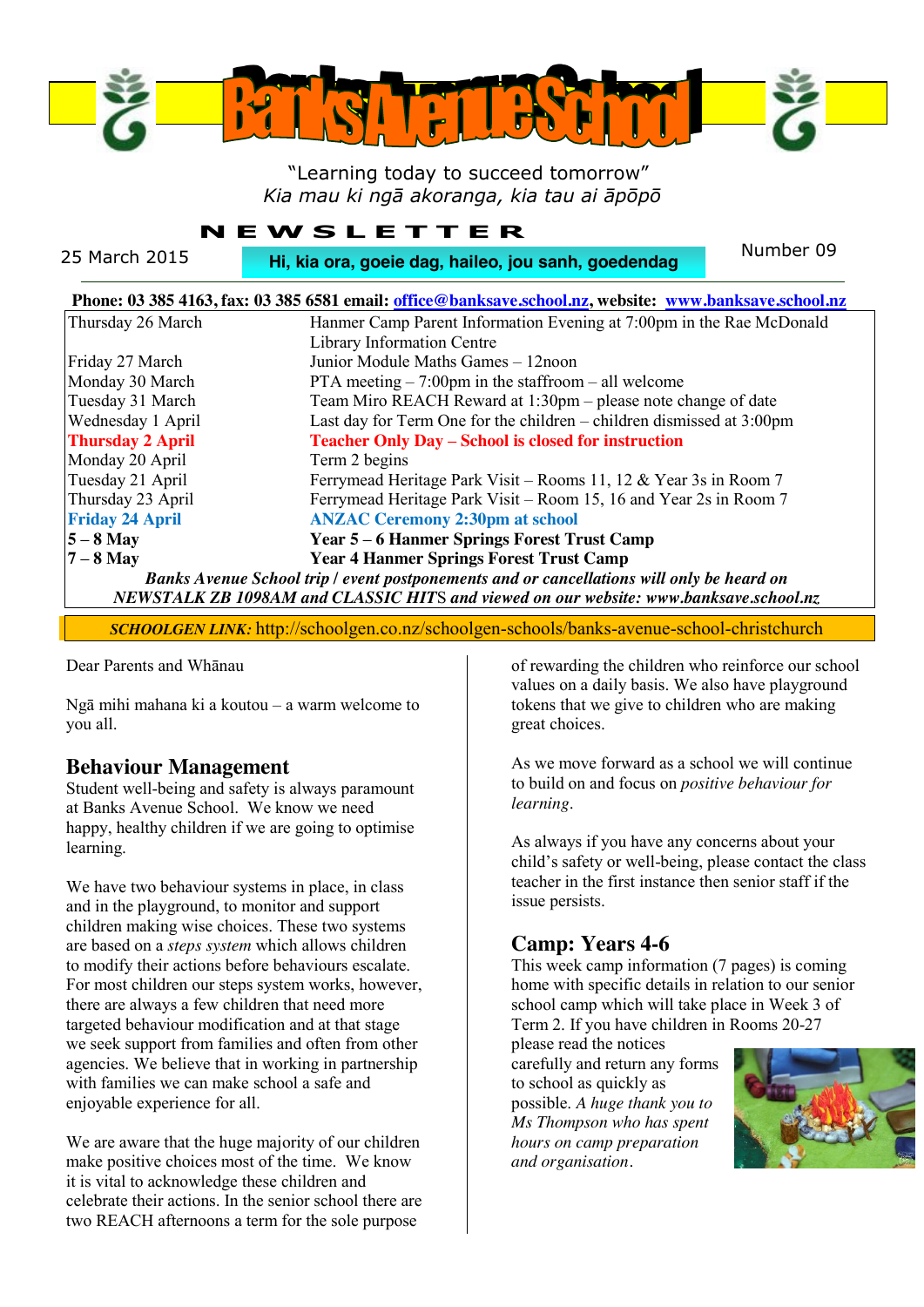#### **Camp Information Evening for Parents**

All parents/whānau in Rooms 20-27 have been invited to a Camp Information Evening this Thursday, 27 March at 7:00pm, where *all things camp* will be explained. We look forward to seeing you here.

#### **Chocolate Sales**

This Friday is the finish of round one of chocolate sales. Children are asked to bring all outstanding money in and / or return any unsold chocolates.



Sales of chocolates have now topped \$16,000 (note only a portion of this is profit). We are on track to be able to subsidise

camp costs for those children who have sold at least two boxes of chocolate by \$40.00 a child.

Information about round two of chocolate sales will be coming home shortly.

## **Cricket World Cup Banks Avenue Style**

Our senior classes have had a number of coaching sessions with a cricket expert. Students will have the chance to share all of their new learning and

expertise in our *Banks Avenue Cricket World Cup* on Friday. If you are free after lunch come down to watch the finals. *Thanks to Mrs Haig and Ms Thompson for your* 



*efforts with the organisation of this event.*

## **Pride and Achievement Awards PIA Awards**

Our PIA awards are a great chance for children to show initiative, to be self-regulating and to drive their passions with activities, learning and tasks outside of school hours.

Congratulations to these students who have received these awards this term:

#### *Bronze*

| Jacob Smit      |  |  |  |  |
|-----------------|--|--|--|--|
| Hannah Shatford |  |  |  |  |

*Silver*

*Jacob Smit Room 27 Hannah Shatford Room 27* 



#### **Mathletics**

Mathletics is an awesome online maths resource that supports children to reinforce all of their math learning. It is not mandatory for children to enrol for mathletics but for those parents who can manage the \$25.00 cost, it is an awesome resource and it does embed learning. See your class teacher if you would like to take this opportunity. Numbers need to be confirmed by the end of the week and money paid by the end of the term.

A flyer with more information coming home with newsletter today.

# **PTA News Fundraising - Supporting our School**

Each year our PTA parents work very hard to organise and oversee a number of fundraising initiatives that directly benefit our children. These fundraising activities involve organising school discos, seed sales, holding sausage sizzles, managing and overseeing our second hand uniform shop and *lunch on line*.

The money they raise is then donated back to the school to help with class programmes or resources. This year they have decided they will be using the money they have raised to:

- $\bullet$  Buy cubby trays for children's belongings in Dudley Block.
- Purchase some additional math text books.
- Buy some IPads and i-tune cards for Team Kahikatea.
- Buy reading activities and storage for Team Totara.
- Buy i-tunes cards for apps for Team Totara.
- Purchase additional storage containers.
- Support our Year 6 Leavers Ceremony with prizes and paying for engraving of cups.
- Fund sports uniforms to be laundered.
- Purchase books for our Parent Library (office foyer).
- Subsidize an accompanist for the school choir.

*A huge thank you to all of our PTA parents for your efforts and generosity!*

#### **New Parent Invitation**

Next Monday, 30 March, is our next PTA meeting. The PTA have sent an invitation home to parents of children in the new entrant rooms. However any parent who is thinking that they may like to join the PTA is also invited to come along, meet the team, have a wine and see if they think they would like to join the PTA. This informal evening will start at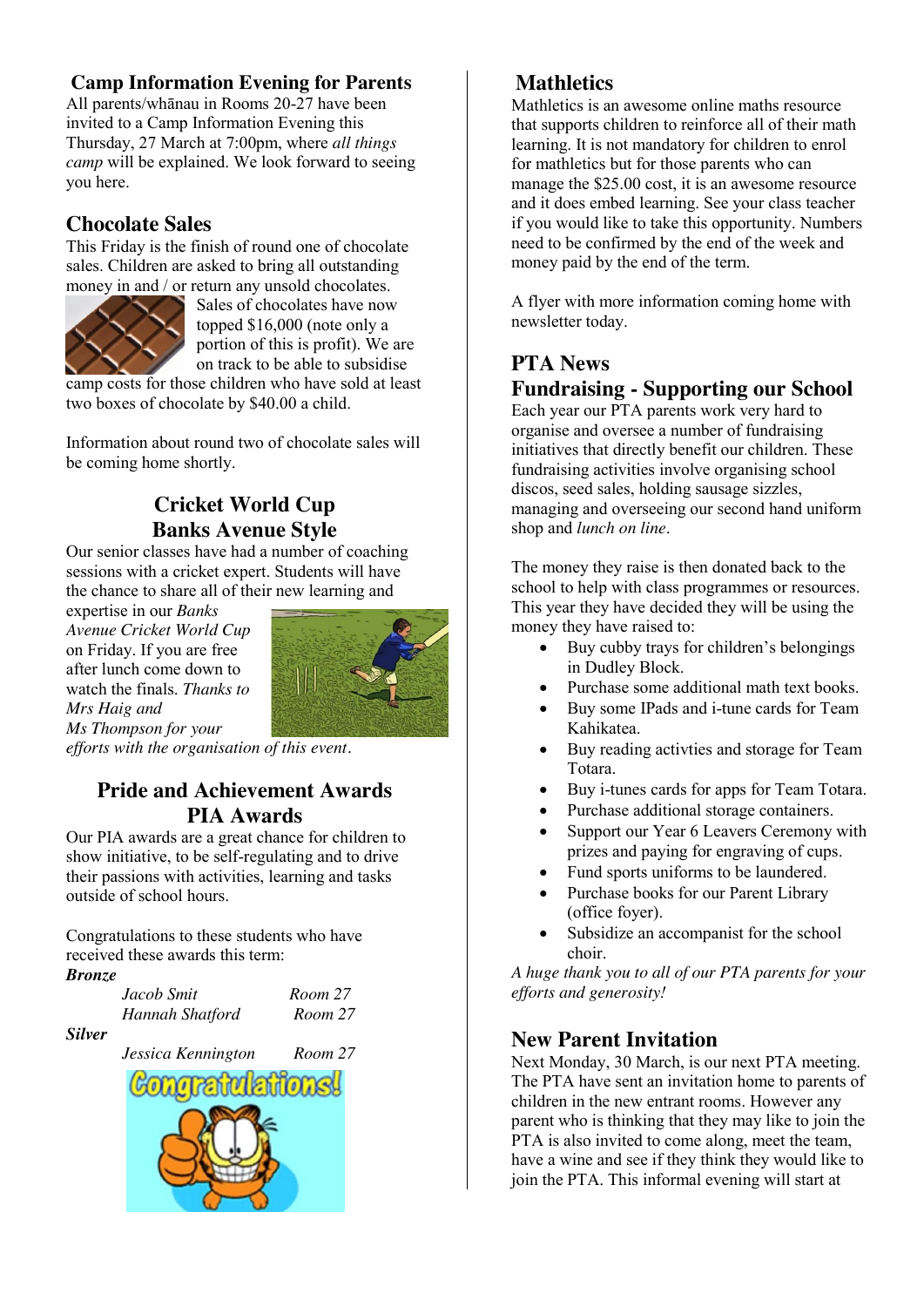7:00pm in the school staffroom. New and enthusiastic parents will always be welcomed!

## **Hip Hop Holiday Programme**

Jen Dellabarca our PTA Chairperson is looking for numbers to run a Hip Hop Programme during the school holidays. A flyer with more information will be coming home today with the newsletter.

#### **Next meeting:**

 *Monday 30 March*  *7:00pm in the staffroom All welcome* 



**Invitations are going home to the parents new to our school.**

**Second Hand Uniforms –** the shop will be open from:

 $8.30 - 9:00$ am  $2:45 - 3:15$ pm on Friday 27 March

#### **Pause, Prompt, Praise (PPP) Programme**

Next term I would like to set up the Pause Prompt Praise (PPP) programme. You may recall this was operating in the school in 2014 and was most successful.

This is a reading mileage programme where parent tutors listen to individual children read. The programme has clear guidelines for parent tutors who are also supported by our Resource Teacher of Literacy – Anna –Maria Williams and myself as the Learning Support teacher. The programme runs in the mornings 9:00-10:40am and last year operated in the library.

The programme had a wonderful group of parent tutors last year whose dedication and support played a key role in supporting children with their reading.

If you are interested in participating in this programme as a parent tutor, I would be most appreciative if you could return the reply slip, at the end of this newsletter, to the school office by Wednesday 1 April.

This programme has tremendous benefits. The feedback I received from all involved in 2014 was very positive. Thank you

Rhonda Aitken Learning Support Teacher

#### **Growth Mindset**

Last week all of our senior staff attended a one day workshop on Growth Mindsets. In a fixed mindset, people believe their basic qualities, like their intelligence or talent, are simply fixed traits. They

spend their time documenting their intelligence or talent instead of developing them. They also believe that talent alone creates success—without effort. They're wrong. In a growth mindset, people believe that their most basic abilities can be developed through dedication and hard work brains and talent are just the starting point. This view creates a love of learning and a resilience that is essential for great accomplishment. Virtually all great people have had these qualities. Teaching a growth mindset creates motivation and productivity in the worlds of business, education, and sports. It enhances relationships.

At Banks Avenue School we want all of our students and teachers to have a growth mindset.



| Don't Say                              | Do Say                                                  |  |  |
|----------------------------------------|---------------------------------------------------------|--|--|
| I'm never going to get this.           | What shall I try instead?                               |  |  |
| I'm awesome at this.                   | I seem to be on the right track.                        |  |  |
| I just can't do this!                  | I'm going to have to practise this.                     |  |  |
| This is just too hard!                 | This is going to take some time.                        |  |  |
| It's easy for her - she's just clever. | I'm going to work out how she's<br>managing to do this. |  |  |
| My answer is fine the way it is.       | What can I do to make my answer<br>even better?         |  |  |



#### **Junior Module Maths Games Session**

**Where**: In and around the Junior Module classrooms

**Date: Friday the 27March** 

**Time:** 12.00 -12.30 p.m.

We would like to invite parents, caregivers and/or grandparents to come to school to play some maths games with your child and perhaps some of their friends. Please bring a maths game with you to play, e.g., Snakes and Ladders, Connect 4 etc. It will need to be a game that the children can sit down and play. Please stay and have lunch with your child if you wish. If you are staying for lunch please sit with your child in the junior lunch area.

We hope you can come no matter the weather.  $\odot$